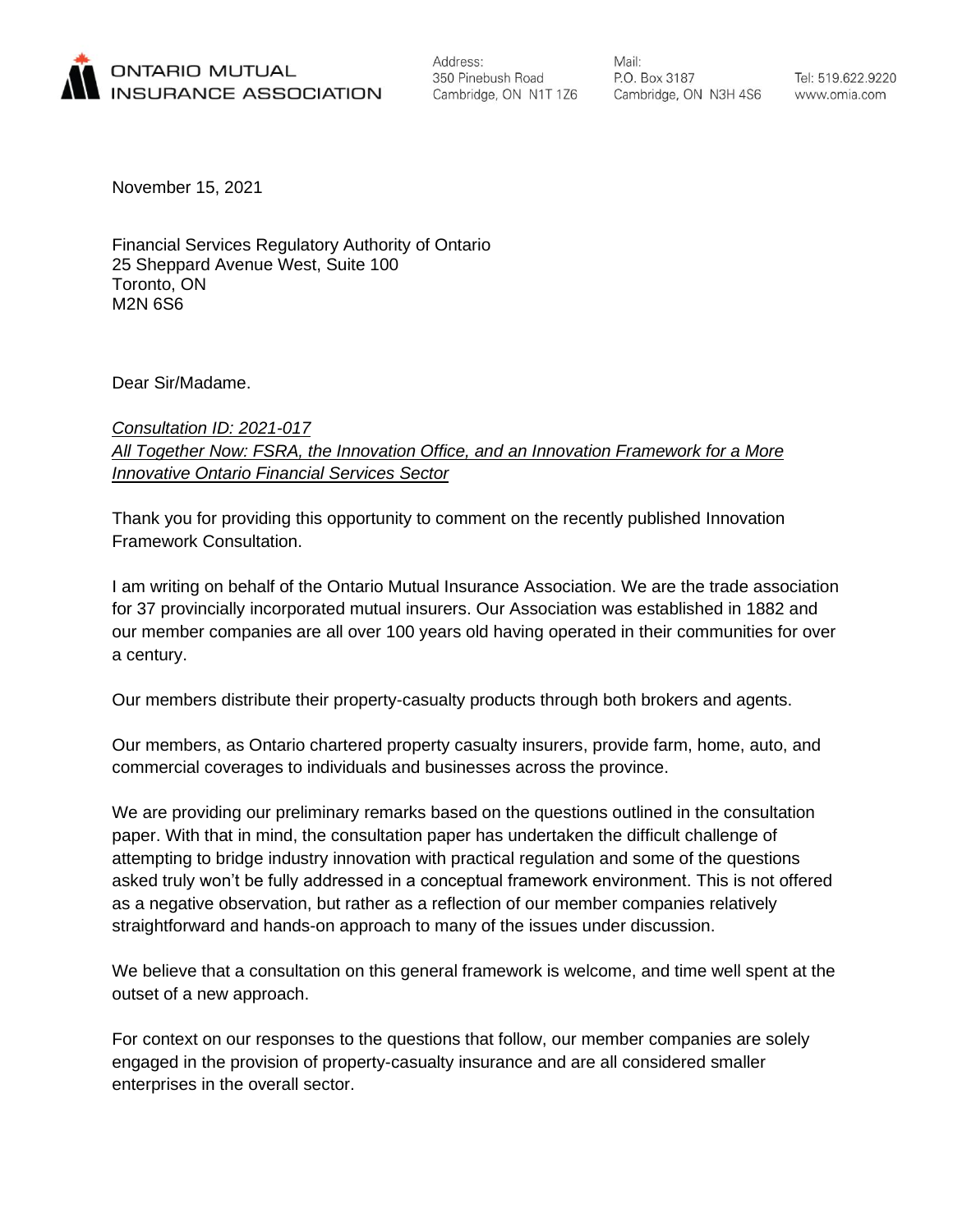In some cases, our comments may reflect observations relating to broader innovation concepts, but for the most part our thinking is largely based on our core focus on policyholders and our concentrated business model within the property-casualty sector.

## *What does successful innovation look like?*

Financial services by their nature tend to be conservative and risk averse. The consequences of failure for financial services organizations are profound, as can be seen when business cycles wax and wane. Innovation itself entails risk. To some degree the relatively slow pace of innovation thinking in the financial services sector has been fostered by risk aversion, including reputational risk, to all stakeholders including regulators.

That being said we will note three themes that we believe successful innovation might entail.

- 1. We believe that the principle of transparency should be embedded in the innovation process and the regulatory oversight process. That includes transparency on the practical implications of innovation, but we also believe that there is an expectation for transparency on the motivation for any innovation being introduced. This includes answering the question as to why it's good for consumers, but we believe it should also include an indication as to why the innovation is important to the entity and the potential gains the innovating entity hopes to see from the innovation.
- 2. We believe that successful innovation should incorporate a degree of simplicity. This may include increased simplicity to the consumer. Many of OMIA's members are small enterprises and much of their innovation may often look like innovation by "iteration". In other words, small, simple steps toward a longer-term goal. We believe that successful innovation should be reasonably simple, incorporate plain language, and allow for relatively easy understanding for all stakeholders. Recent discussions on market conduct issues arising from the sale of auto insurance, have underlined the problems that can arise when innovation and technology are too complex to be fully examined for negative impact to the consumer.
- 3. We believe that the property-casualty insurance industry has shown an ability to work together for the common good of consumers in the past. We have also seen examples where a more open-source approach to developing some products and market needs would probably have achieved results both more quickly and more effectively for consumers. As an example, the introduction of flood coverage to residential policies several years ago was the seen to be a critical public service and public policy element but consumers probably would have benefited from greater collaboration on key elements of flood coverage being introduced.

In support of each of the three points noted above we believe that successful innovation while providing a consumer benefit should also do so in such a way that the innovating entity is not burdened with onerous and ongoing reporting that does not create value to the consumer nor to the reporting entity.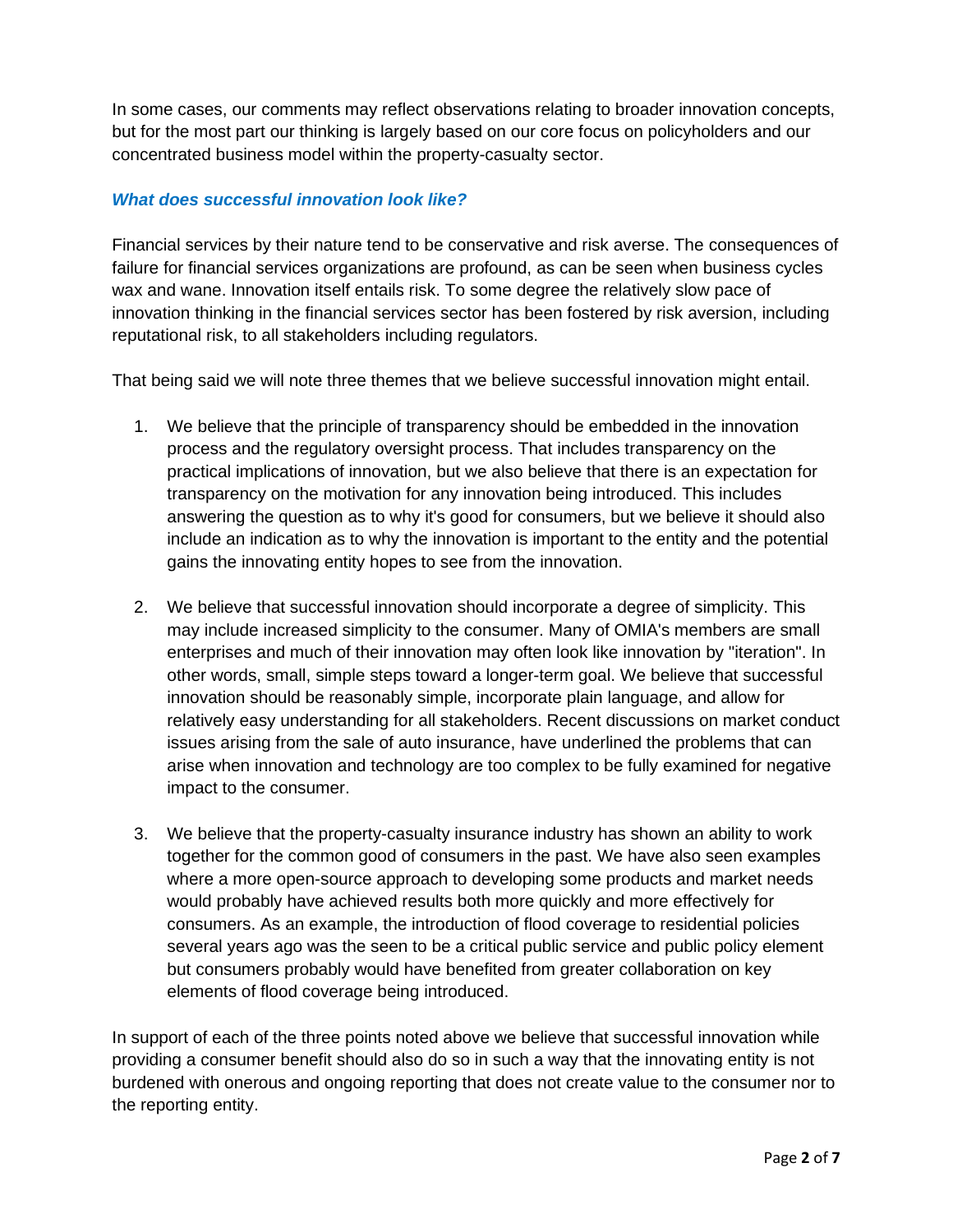### *What role do the sectors want to see FSRA play in facilitating innovation?*

We agree with the concept stated in the approach paper that FSRA is not to be the innovator but rather create an environment where innovation can be conducted effectively and efficiently while maintaining consumer "safety".

We believe that FSRA should always consider the maintenance of stability in the marketplace versus the potential disruption of innovation. Property-casualty insurance needs to be a stable long-term and available product. Instability in the property-casualty market as we have seen during the pandemic "hard market" creates public mistrust and economic hardship. FSRA needs to be the voice balancing stability versus disruption.

FSRA will also need to create a balance between its role as a prudential regulator and a market conduct regulator.

As our member companies are prudentially supervised by FSRA we have particular insight into the expectations regarding risk management and solvency. We believe it's critical that FSRA create a more seamless perspective between its own departments as related to risk versus innovation. In a similar fashion, the particular risks identified by FSRA's Market Conduct branch will also need to be fully seamless with the introduction new products, pricing, or methodologies.

We believe that the approach paper clearly sets out FSRA's role in oversight versus direction and we would note that directive behavior from the regulator would seem inappropriate. Nonetheless, there may be times when the regulator has to be unambiguous to the degree that it may seem somewhat directive.

FSRA's role also needs to incorporate clear communication channels both within FSRA and with a unified voice from FSRA to other stakeholders.

In order to fulfil this role we believe that FSRA will need to also take positions on the degree to which innovation takes place on the "fringes" of the P&C sector versus the "foundational" elements of the sector. This ties back to comments on stability and availability and the need to differentiate on where innovation risk might have an impact.

As a final point, we believe that FSRA's success in achieving its role must incorporate an indepth understanding of the sector and all the stakeholders and an ability to convey that understanding through good decisions and clear communication.

# *What are your most relevant touchpoints with FSRA on new opportunities and what can be improved facilitating innovation?*

For the most part our touch points relating to innovation would relate to relatively minor changes as related to product offerings, compliance issues, and larger changes in the industry such as IFRS-17.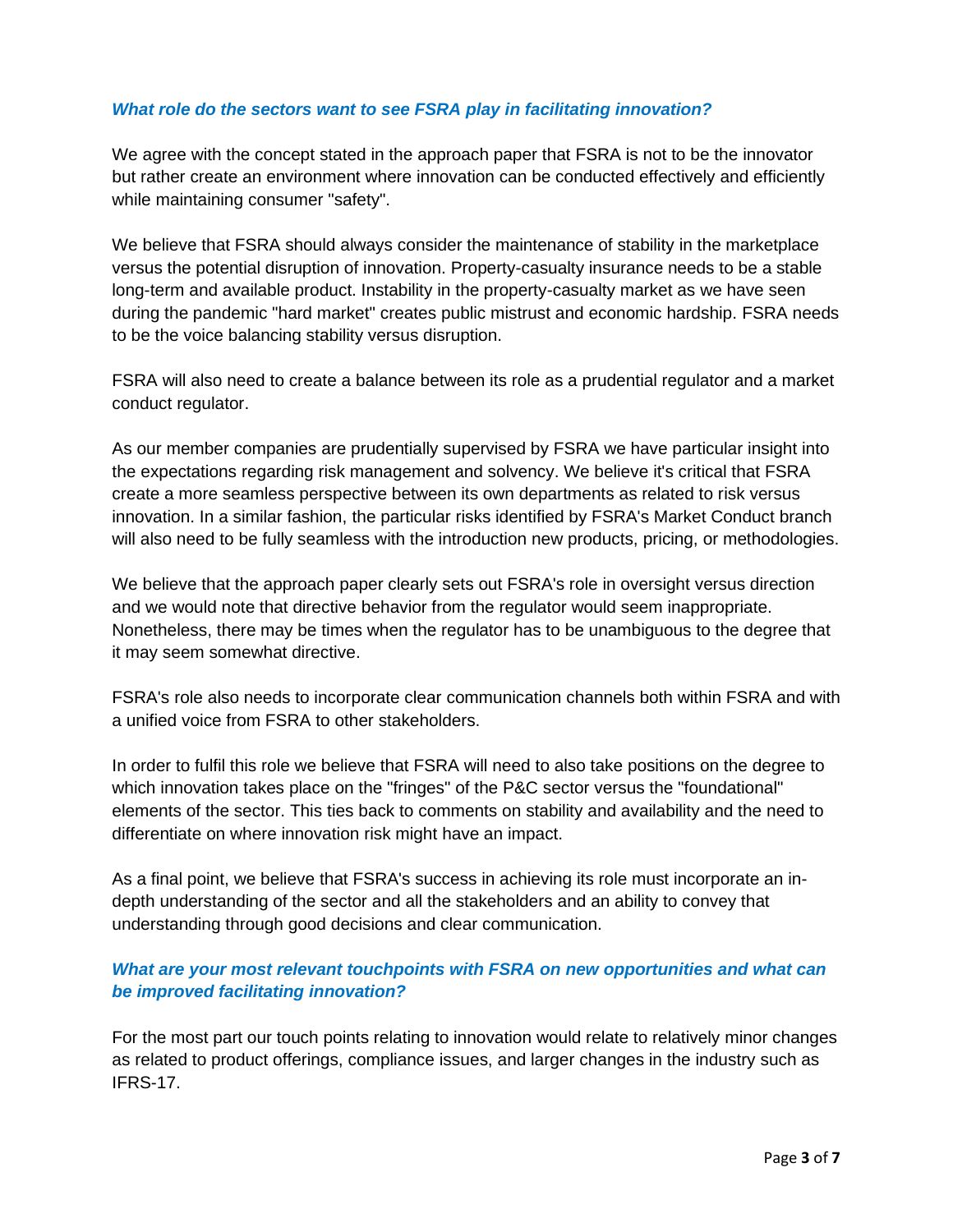As an example, a mutual wishing to insure drones (unmanned airborne vehicles) needs to get a license extension. While this may not be pure innovation it follows a similar process to at least some degree as the market conduct elements of offering a new product need to be balanced against whatever financial risk goes with that. The ability to coordinate questions relating to both licensing and solvency are important. At any given time we believe that the most important improvement in facilitating innovation is for the innovator to be able to receive a timely and complete response from FSRA as to expectations on next points. This also needs to take place without excessive reporting and administrative hurdles.

# *Do you see any gaps in our Innovation Process in the development of an innovation opportunity?*

In considering the innovation process outline our comments are on a preliminary basis. The ultimate effectiveness of the process will be seen by example. At some point a design must be chosen and tested.

As a general observation we believe that the innovation process needs to consider the organic nature of innovation versus the "process of innovation" versus the administrative needs of regulators and other stakeholders. The ability of the process to recognize these and remove duplication and rework should be an objective.

We also believe that the innovation process needs to be able to recognize key innovation principles such as "failing fast", the development of "minimal viable products" or "skateboards", etc. There are many concepts which support the innovation process which in and of themselves do not fall naturally into risk management. As an example the idea of the failing fast with a new idea is not something common to most financial services as reputational risk with any failure can be significant. Nonetheless, as the expectation is that the financial services sector will innovate, the FSRA innovation process needs to balance speed with process.

### *How useful is the intake questionnaire?*

We believe, similar to our comments on process, that a questionnaire simply needs to be used, evaluated, and amended as appropriate. We believe that questionnaires should be scalable based on the level of perceived risk with any particular innovation. The purpose of the questionnaire should also be to capture information essential to moving to the next step and not the creation of an extensive database.

It may be useful to look for opportunities within both the process and questionnaire to eliminate or consolidate pieces that simply don't add value to the outcomes.

Based on our experience we believe that in many cases the request for information can be overly onerous and may be more guided by a one-size-fits-all approach to regulators managing their own risk as opposed to actual risks to the consumer.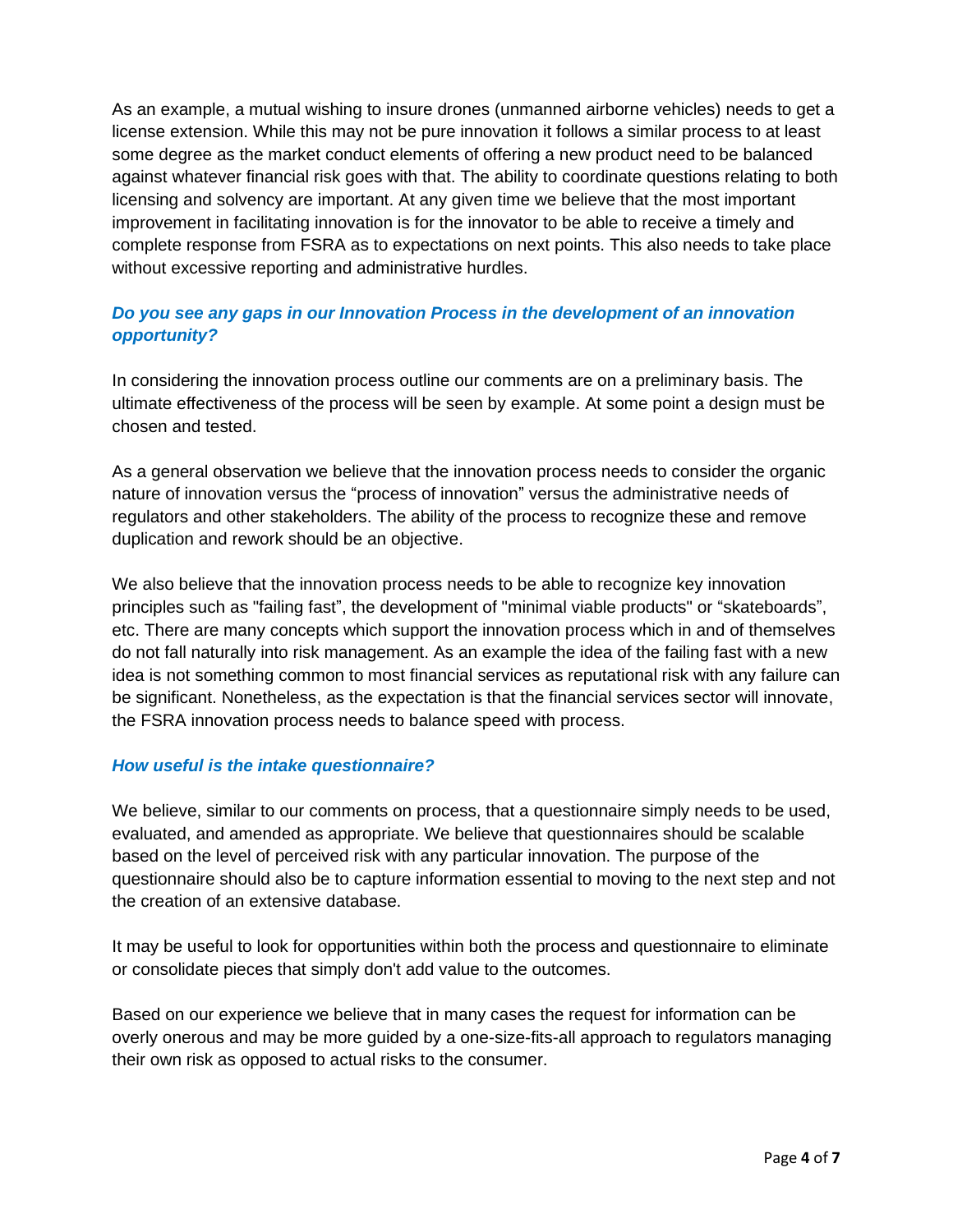#### *How can we successfully appraise and manage risks from innovation?*

We believe that the best risk management comes from an ability to deeply understand the business and risk environment where the innovation is proposed. This supports our earlier point on demonstrating an ability to understand all stakeholders to the P&C sector.

Currently, P&C insurers undertake extensive Enterprise Risk Management and Own Risk Solvency assessment which places a dollar in capital value on risk.

As such risk identification, control, and mitigation is already embedded in much of the regulatory process. (It should be noted that some of that process clearly rests with OSFI as federal prudential regulator in some cases.)

AS such, we believe that FSRA will need to understand OSFI's approach to risk in assessing innovation risk at the market level.

From an overriding policy standpoint we believe that FSRA must keep in mind the impact of innovation on long-term market and sector diversity and the continuing availability of capital. We believe there is already a very significant risk of over consolidation within the property-casualty underwriting and distribution network. If this trend continues it will not serve consumers well and in fact could eventually result in a P&C market crisis. We believe the overall health of the marketplace needs to be a core consideration.

We believe that in some cases disruptors in other non-financial sector areas have been given a relatively free hand and, in some cases, have simply "innovated" in order to be taken over, leading back to a rapidly consolidating market.

We also believe that issues around privacy and data and transparency on the use of data is a critical risk that innovation must consider. This goes back to our first comment on transparency and the need to ensure that motivations for innovation are aligned.

# *What are some of the critical innovation opportunities you see in your sectors and where do you see barriers to enabling these innovations?*

The property-casualty market in Canada is mature and there are significant barriers to entry created by capital requirements, compliance needs, and regulatory complexity. As such innovation opportunities have typically been within a fairly narrow band including new pricing models, expanded product offerings, and digital connectivity and distribution.

We believe that each of these will be a core innovation opportunity within the sector.

Currently we see a number of barriers to these.

In some cases, a relatively simple innovation like being able to provide an automobile insurance pink slip electronically was delayed well beyond any technical reason by the difficulty in involving multiple provincial Ministries, who all had a specific area of concern to sign off on.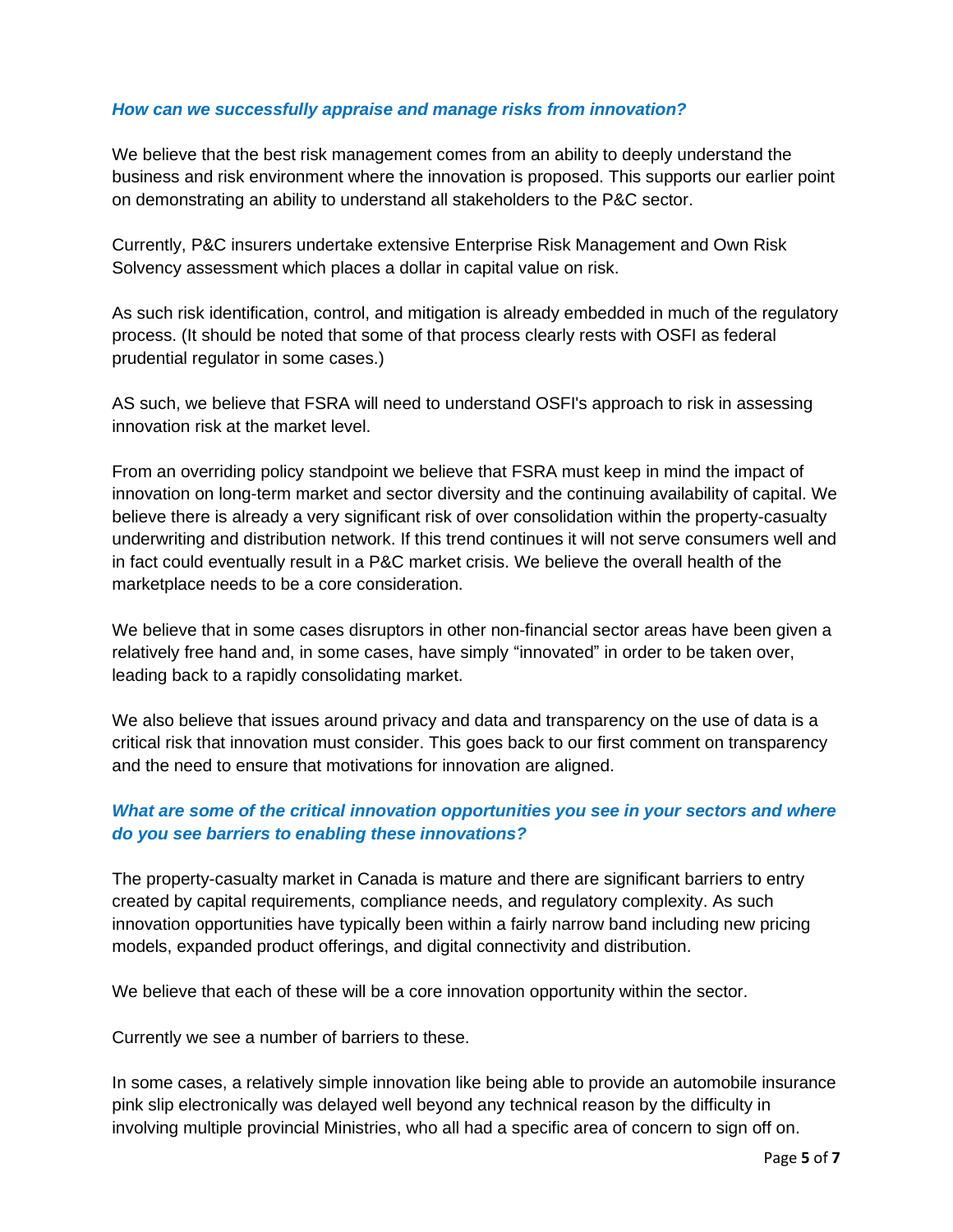Electronic pink slips were encouraged by FSRA, and yet other ministries had many barriers which prevented it from happening, for an extended period.

Managing those inter-ministerial cross-over areas will be critical to this process.

We also believe that the Canadian legal environment poses challenges given the litigious and adversarial nature of insurance litigation. Class actions and litigation funding have exacerbated this. New entrants to the sector need to understand very carefully what they're getting into from a legal liability standpoint as these issues can damage the reputational risk of the entire sector and multiple stakeholders.

Insurance is also relatively unique in that it is has many longtail risks related to casualty covers. This to a large degree goes against the "fail fast" model of innovation given that a "fast" failure may linger for multiple years and business cycles. Automobile insurance is particularly susceptible to this longtail risk including adverse legal development, social inflation, and rising costs. We have seen cases for both first party and third-party claims for damages reopened for new causes of action based on appeal decisions years after the original claim date.

## *Are the regulatory tools currently available to FSRA sufficient in allowing FSRA to facilitate innovation while protecting the public interest? If not, what else is needed?*

In terms of assessing the utility of TLE's and other regulatory tools we believe more detail would be required on the TLE. We also believe that understanding what will be communicated from the TLE's is important.

# *Do you see any roadblocks to innovators being inclined towards and comfortable with participating in FSRA TLEs?*

We believe that the perception of the reporting and administrative burden associated with entering into or operating in a TLE could be a significant barrier.

We also believe that the potential competition laws may make it difficult to innovate further or to have the actual consortiums of P&C insurers move into TLE environments on the understanding of a wider benefit by collaboration. We have noticed a trend recently for greater scrutiny on all potential for anti-competitive behavior. We believe that this is at least partially driven by increasing consolidation in the P&C marketplace and is a natural reaction to that consolidation and the presence of dominant players controlling a significant portion of the marketplace.

A potential remedy to that would be ensuring that the TLE operates in a framework that is well within any competition law requirements.